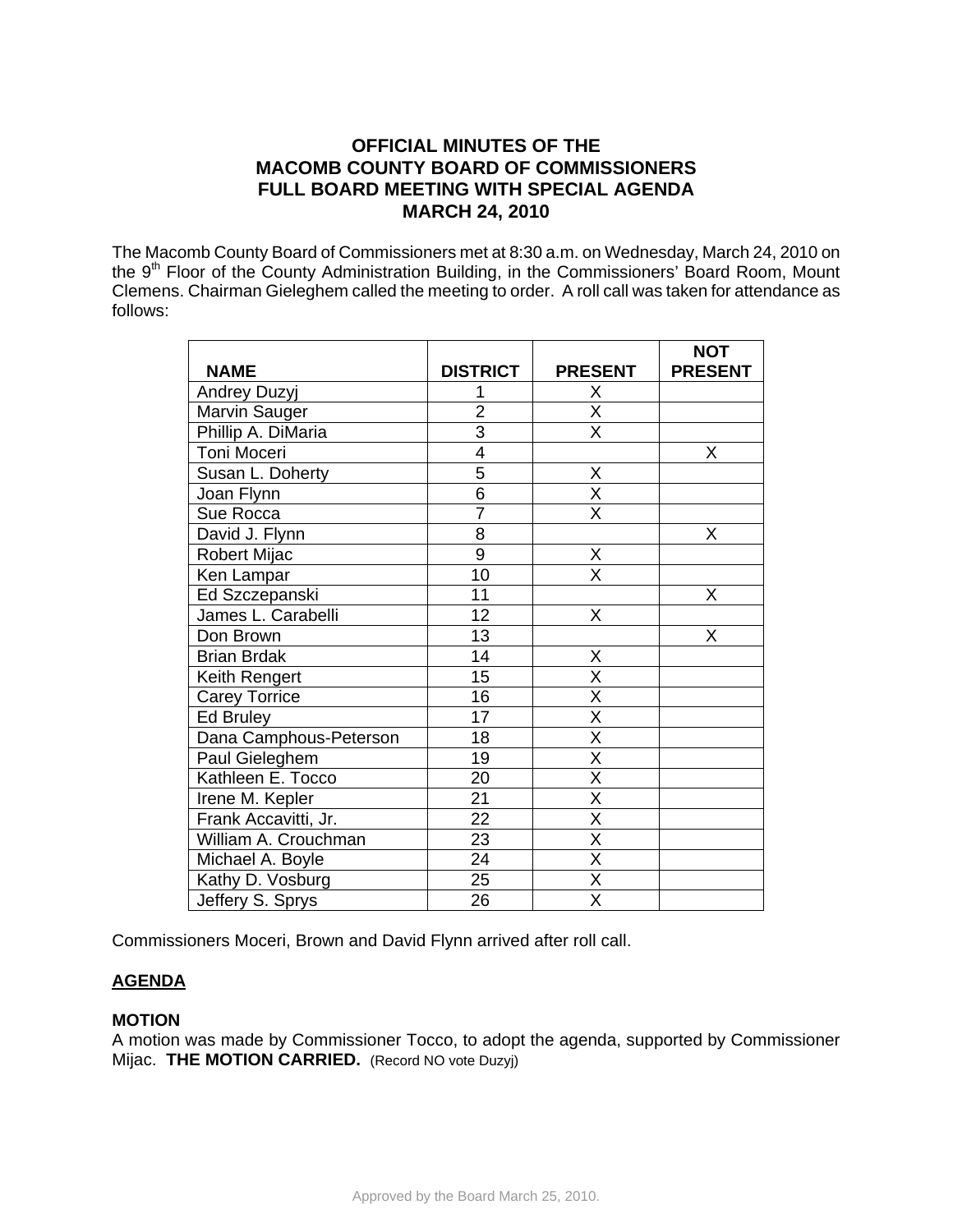MACOMB COUNTY BOARD OF COMMISSIONERS FULL BOARD MEETING WITH SPECIAL AGENDA OFFICIAL MINUTES – March 24, 2010

# **PUBLIC PARTICIPATION**

Harry Awdey, 74035 Tietz, Armada Dave Willis, 8155 Virginia Park, Center Line Marty Prehn, 24701 Cubberness, St. Clair Shores

# **PREPARATION OF CHARTER AMENDMENT REGARDING CREATION OF TERM LIMITS FOR COUNTY EXECUTIVE AND COUNTY COMMISSIONERS FOR PLACEMENT ON AUGUST 3, 2010 BALLOT**

### **MOTION**

A motion was made by Commissioner Tocco, to direct Corporation Counsel to prepare and present to this Board, by the next meeting of the Full Board (April 29, 2010), the appropriate language for a ballot proposal to amend the Charter to include 8 year term limits for the Executive and 12 year term limits for the County Commissioners; this amendment would be placed on the November ballot, supported by Commissioner Bruley.

#### **MOTION TO CALL THE QUESTION**

A motion was made by Commissioner Crouchman to call the question, supported by Commissioner Sauger. **THE MOTION FAILED BY LACK OF 2/3.** 

#### **MOTION TO AMEND**

A motion to amend was made by Commissioner Accavitti to amend the motion to read: to direct Corporation County to prepare and present to the Board of Commissioners no later than the meeting of the Full Board on April 29, 2010, a Charter Amendment that would exclude the County Commissioners, the County Executive and appointees of the County Executive from participation in the County's Defined Benefits Plan, which was created pursuant to MCL 46.12(a). The proposed amendment would be submitted to the electors at the next general election, supported by Commissioner Carabelli.

Commissioner Doherty questioned whether the motion is germane.

Chair Gieleghem ruled the motion germane.

Commissioner Doherty challenged the chair to his ruling.

Commissioner Carabelli withdrew his support on the motion to amend.

### **THE MOTION TO AMEND FAILED BY LACK OF SUPPORT.**

A roll call vote was taken on the original motion:

Voting Yes were: Accavitti, Brdak, Bruley, Carabelli, D. Flynn, Mijac, Moceri, Sprys, Tocco and Gieleghem. There were 10 Yes votes.

Voting No was: Boyle, Brown, Camphous-Peterson, Crouchman, DiMaria, Doherty, Duzyj, J. Flynn, Kepler, Lampar, Rengert, Rocca, Sauger, Torrice and Vosburg. There were 15 No votes.

#### **THE MOTION FAILED.**

### **NEW BUSINESS**

Commissioner Kepler indicated the Finance Committee meeting would start in 10 minutes.